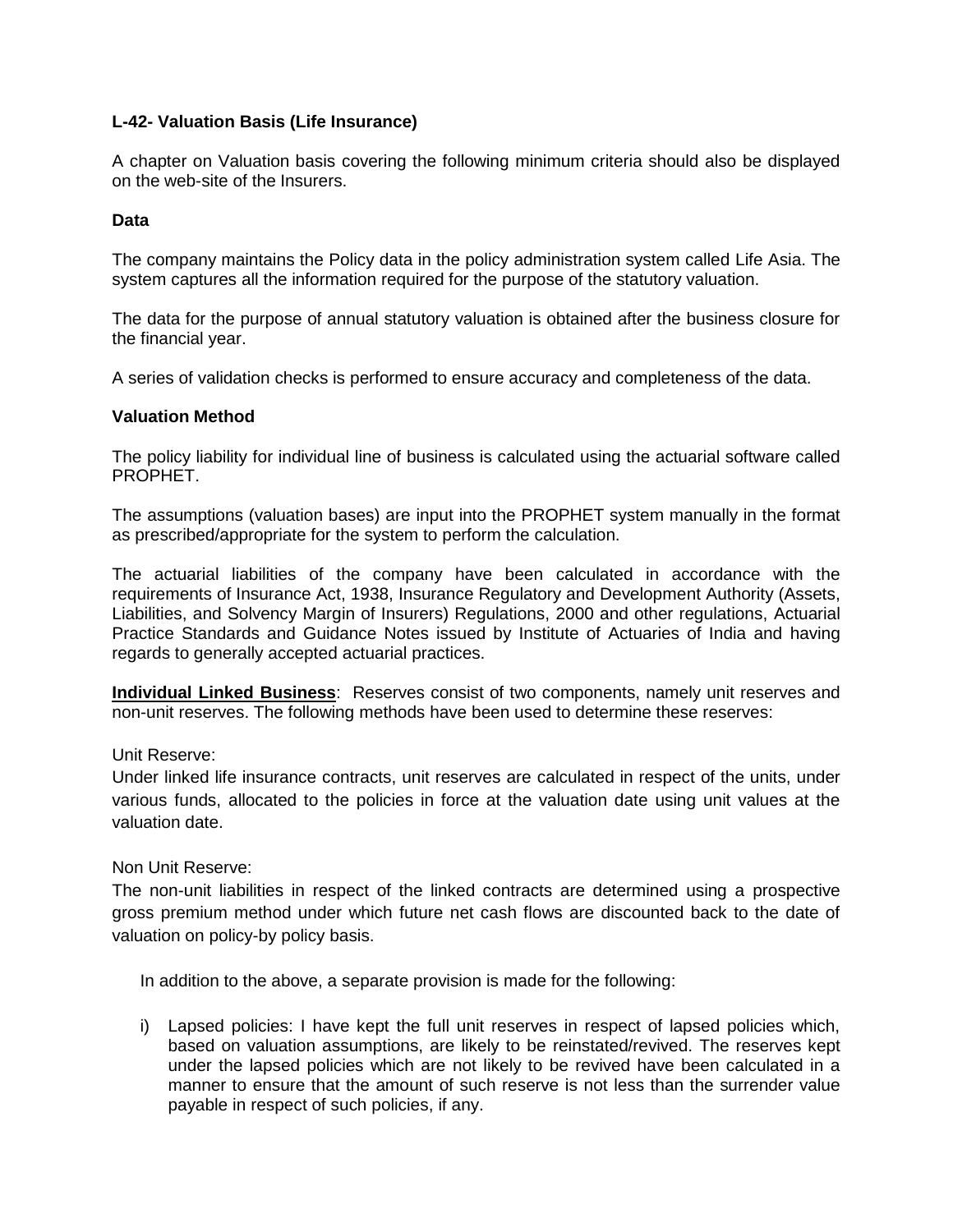For policies issued prior to 1 September 2010, I have determined the total unit reserve in respect of all lapsed policies within the reinstatement period and the excess of the total unit reserve over and above the mathematical reserve kept under the lapsed policies is set aside as fund for future appropriation.

For unit linked policies issued from 1 September 2010, I have kept value of discontinuance fund as discontinuance liability and an additional non-unit reserve equal to the revival rate multiplied by the discontinuance charges deducted to date for the lapsed policies which are within the revival period.

- ii) Unearned mortality charges: One month's mortality charges based on mortality charges deducted in the month of December 2014 in respect of all in-force policies have been kept as unearned mortality charges reserve.
- iii) Unearned morbidity charges: One month's morbidity charges based on morbidity charges deducted in the month of December 2014 in respect of in-force policies with morbidity benefit have been kept as unearned morbidity charges reserve. For Health product, the charges are deducted annually in advance. In this case the unearned morbidity charges till the next renewal date has been kept as unearned morbidity charge reserve.
- iv) Incurred but not reported (IBNR) claims: For individual Business, I have used run-off triangle approach to allow for the delay in claim intimation. For unit-linked health contract, as the delay in reporting for health related claims is comparatively less than mortality related claims, half month's morbidity charge has been kept as IBNR.
- v) Extra Mortality Reserve: The lives subject to extra mortality and morbidity risk pay higher mortality charges. The unearned mortality and morbidity charges above will include these extra charges. The extra mortality reserve in respect of substandard lives is therefore implicitly allowed in unearned mortality/morbidity charge calculation.
- vi) Options and Guarantees: As none of the contracts offer any financially significant options or guarantees, I have not provided any extra reserve in respect of options and guarantees.

## **Individual Non-Linked Business**:

As on valuation date the company had term assurance & mediclaim policy under non-linked category. The reserve is determined using gross premium method. The reserve under this method is the excess of discounted value of future benefit outgo and expenses including commission over discounted value of future office premium. For regular premium policies this method may give rise to negative reserve which is zeroised and the reserve is topped up by the unearned premium for the policy year. For single premium polices where policy is eligible for surrender value the mathematical reserve is the higher of gross premium reserve calculated above and the surrender value. Surrender values are not offered on regular premium term contracts.

For lapsed policies, reserve is kept by applying a revival rate on the reserve calculated assuming that the lapsed policies are in-force and netting off for the premiums due.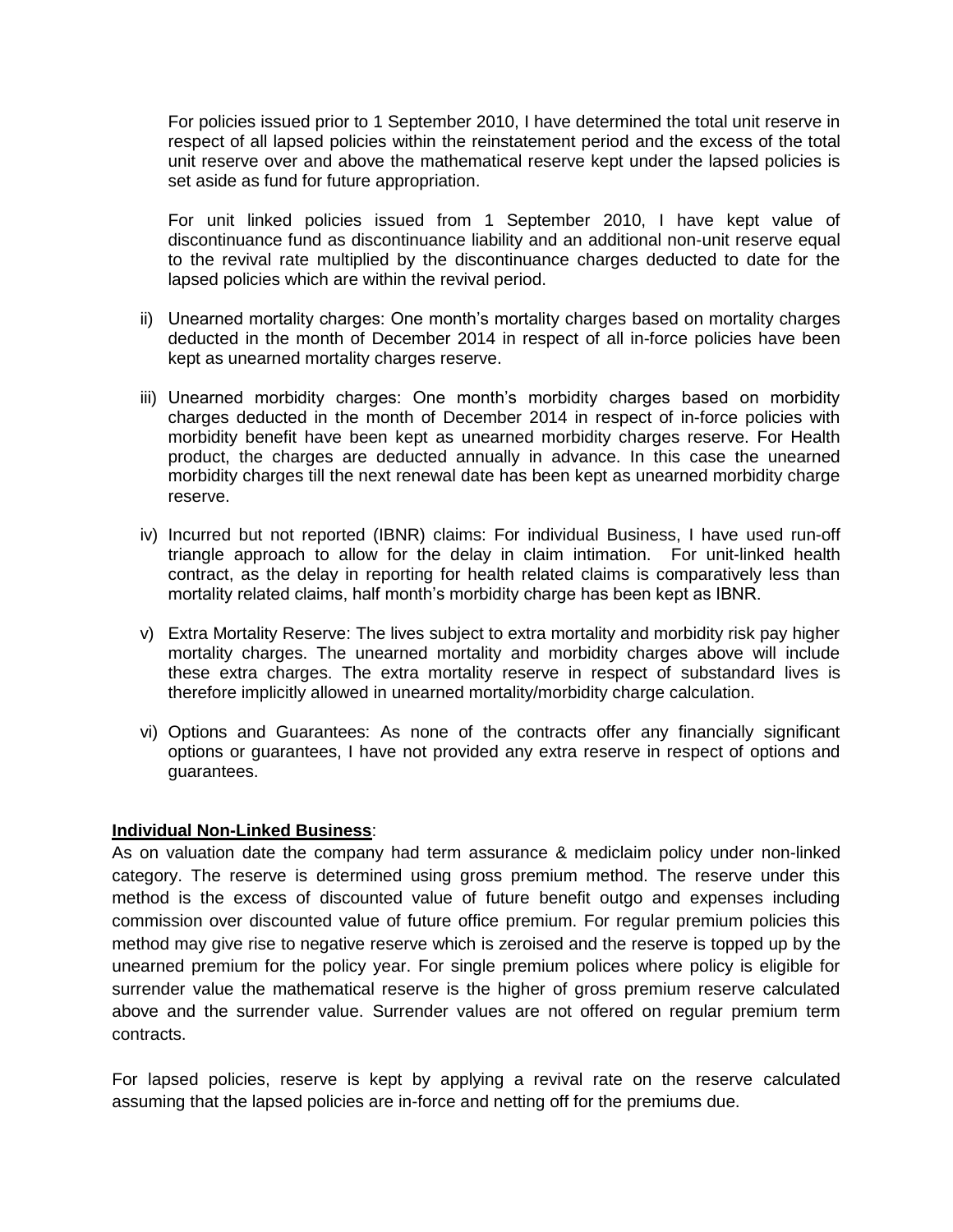An IBNR has been calculated using the run-off triangle approach for the total individual business and apportioned by proportion of claims outgo to this class.

An extra premium reserve is the extra reserve over the standard mortality reserve. The reserve is recalculated by building in the extra mortality rate into the reserve calculation. The difference between the recalculated reserve and the standard mortality reserve if positive is maintained as the extra premium reserve.

# **Group Linked Business**

Reserves consist of two components, namely unit reserves and non-unit reserves. The following methods have been used to determine these reserves:

## Unit Reserve:

The reserve held under the group unit-linked plan is unit reserve which is calculated in respect of the units, under various funds, allocated to the policies in force at the valuation date using unit values at the valuation date.

## Non-Unit Reserve:

A UPR reserve has been kept in respect of the death benefit. The future management charges are higher than the future expenses allowing for MAD. As no negative cash flow occurs in the future under valuation assumptions, I have kept non-unit reserve as zero.

## **Group Non-Linked Business**

The method adopted for group yearly renewable term is unearned premium reserve (UPR) method. For group credit life, Gross Premium method was adopted except for short term scheme where a UPR method has been adopted.

For Group Credit Life business, an extra premium reserve is the extra reserve over the standard mortality reserve. The reserve is recalculated by building in the extra mortality rate into the reserve calculation. The difference between the recalculated reserve and the standard mortality reserve, if positive, is maintained as the extra premium reserve. This reserve is not required to be calculated for the Group Term and Group Fund business as the UPR method is used for calculation of mortality reserve where the premium includes the extra premium.

For group yearly renewable term and group credit life, run-off triangle approach has been used to calculate IBNR at the valuation date and apportioned between the two products by proportion of claims outgo.

For Group Retirement Benefit Plan/Corporate Benefit Plan/Group Superannuation Plan/New Corporate Benefit Plan, the accumulated fund value is kept as reserve. A UPR reserve has kept in respect of death benefit wherever applicable.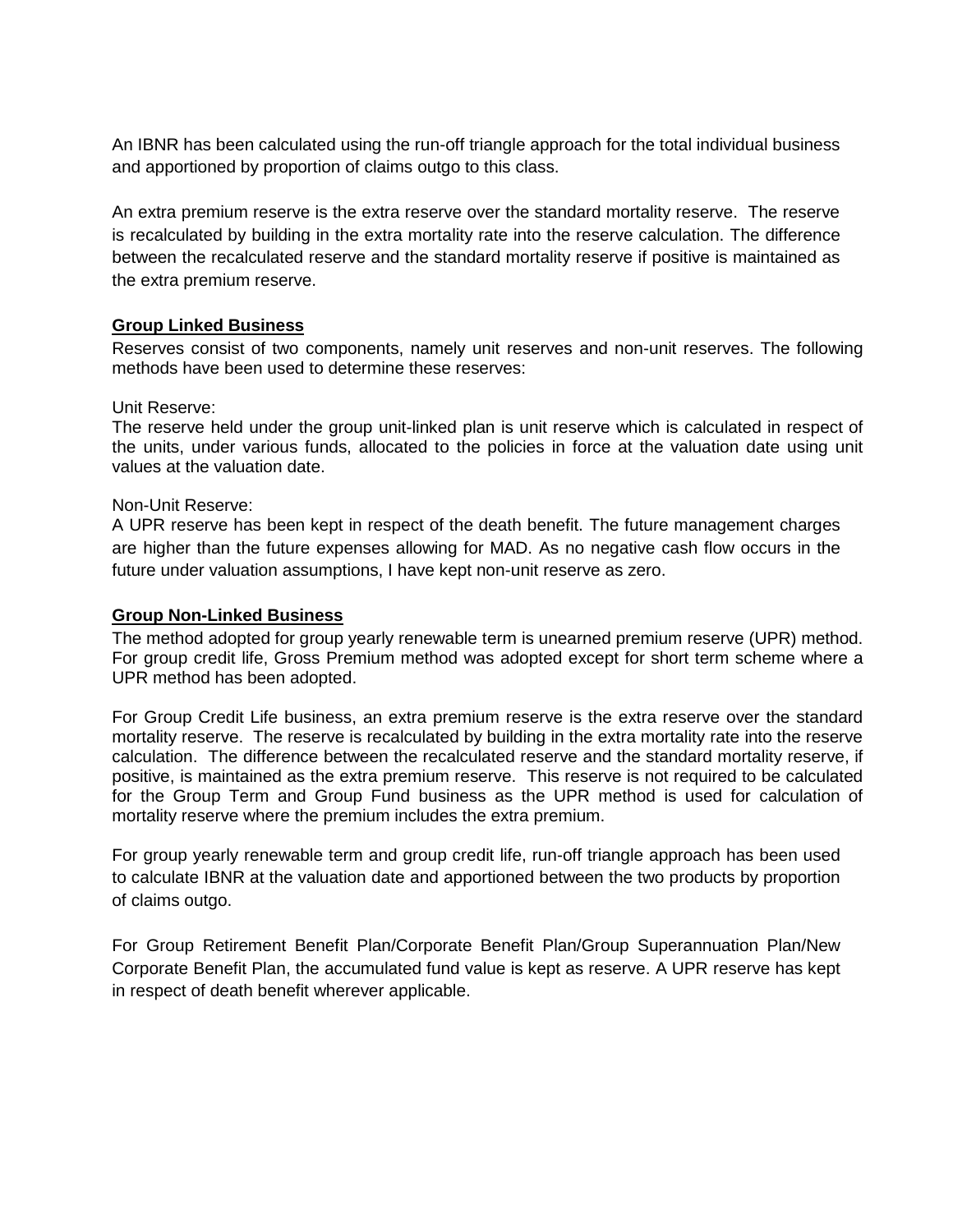## **Global Reserve**

In addition, a global reserve has been kept for the following.

- a) *Free Look Reserves*: The estimated refund of charges on the policies expected to be subject to free-look cancellation is kept as free-look reserve. This is a global reserve.
- b) *Closure to New Business Reserve*: This is additional reserve held to service the existing policies in the event that the company would stop writing new business one year from date of valuation. The maintenance expense over-run during the valuation year has been kept as the closure to new business reserve.
- c) *Contingency Reserve:* We have kept an extra contingency reserve to allow for any unexpected reserve requirements that may arise. The contingency reserve for unit linked business is kept under non linked reserve of unit linked business. However this reserve is intended to meet any unexpected reserve requirements that may arise under any line of business including unit linked business.

## **Valuation Assumptions**

#### **Individual Unit- Linked Products**

#### Interest Rate

The interest rate assumption is derived based on the current redemption yield and in accordance with the IRDA Regulations 2000 and Guidance Notes issued by Institute of Actuaries of India.

The interest rate used for the purpose of non-unit unit reserve calculation 5.25% p.a. for next five years and 4.37% p.a. thereafter.

Fund Growth Rate

For the purpose of the projection an assumption is made for future fund growth for various funds. This is arrived based on the current yield on various instruments like G-sec, Money Market etc and the proportion of these instruments in each of the fund the company offer for its unit-linked policy-holder.

| <b>Fund Name</b>  | <b>Next 5 Years</b> | Beyond 5 years |
|-------------------|---------------------|----------------|
| Equity            | 8.60%               | 7.71%          |
| Debt              | 5.96%               | 5.08%          |
| <b>Balanced</b>   | 7.59%               | 6.70%          |
| Liquid            | 5.30%               | 4.42%          |
| Value Fund        | 8.22%               | 7.34%          |
| <b>Index Fund</b> | 8.79%               | 7.90%          |
| Dynamic Fund      | 8.60%               | 7.71%          |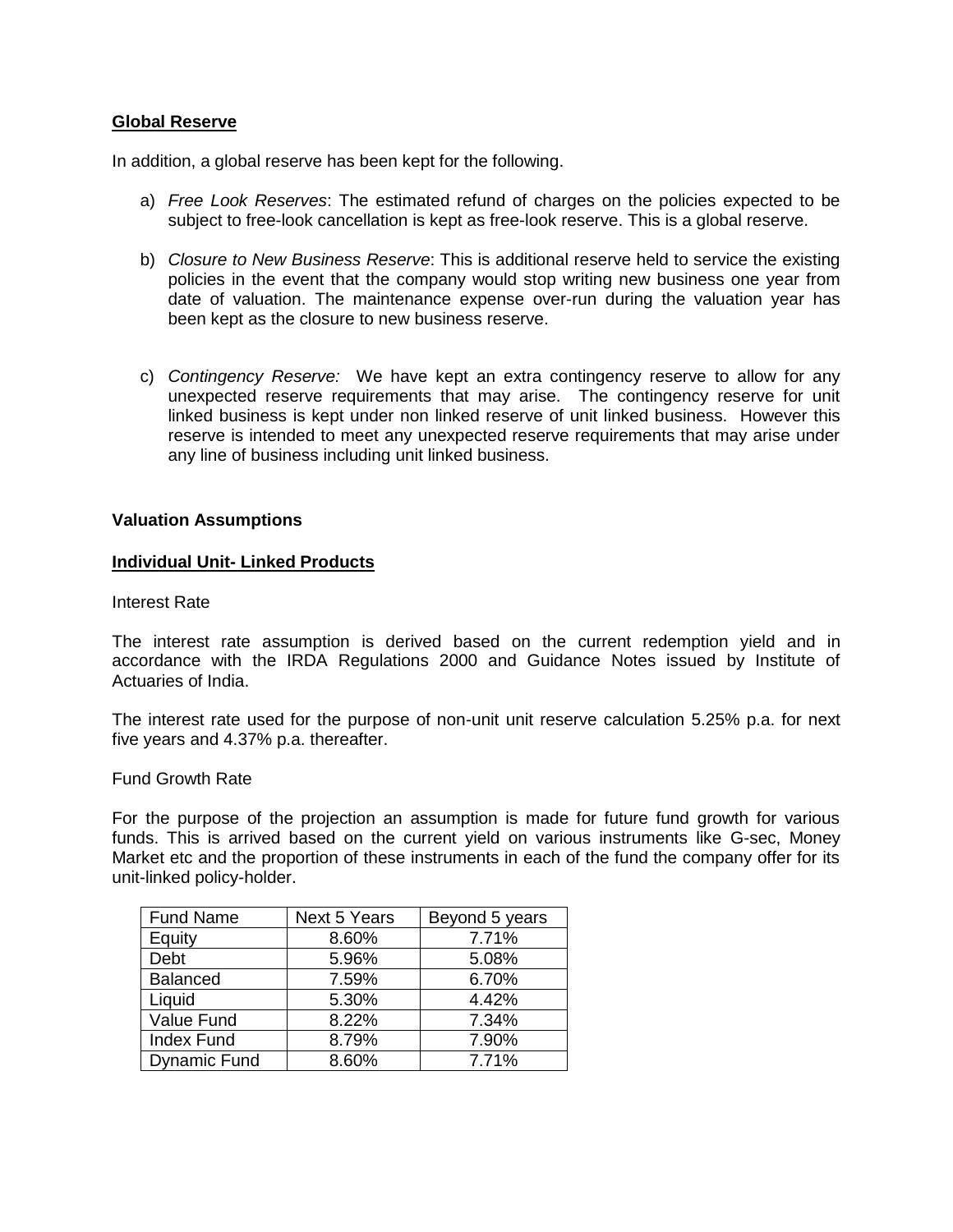## Inflation Rate

The inflation rate used of the purpose of valuation is 4.32%.

## **Mortality**

The mortality assumption used is 99% of IALM 2006-08 Ultimate for version1 of products and 110% of IALM 2006-08 Ultimate for revised version of products.

## **Morbidity**

This is applicable for inbuilt riders attached to IndiaFirst Education Plan and IndiaFirst Young India Plan. Morbidity rate used is 0.2178 per 1000 SA.

## Expense

The renewal expense per policy for the purpose of valuation is Rs.364 for the single premium and Rs.583 for regular premium for the products IndiaFirst Savings Plan, IndiaFirst Education Plan and IndiaFirst Future Plan.

The renewal expense per policy assumed is 1.92% of the annual premium for regular premium and 0.6% of single premium for single premium mode for the products IndiaFirst Smart Save Plan, IndiaFirst Young India Plan, IndiaFirst Money Back Health Insurance Plan, IndiaFirst High Life Plan, IndiaFirst Money Balance Plan and IndiaFirst Happy India Plan.

The expense is assumed to increase at inflation rate mentioned above.

The fund management expense is 0.18% of the unit-reserve.

## **Individual Non- Linked Products**

#### Interest Rate

The interest rate assumed for with-profit products is 5.67% for next five years and 4.79% thereafter. The interest rate assumed for term products is 5.63% for next five years and 4.75% thereafter. The interest rate assumed for health product is 5.14% for next five years and 4.25% thereafter.

## **Mortality**

## The mortality assumption used is

| Product                        | as % of IALM 2006-08 ultimate |
|--------------------------------|-------------------------------|
| IndiaFirst Life Plan           | 66%                           |
| IndiaFirst Anytime Plan        | 61%                           |
| IndiaFirst Simple Benefit Plan | 121%                          |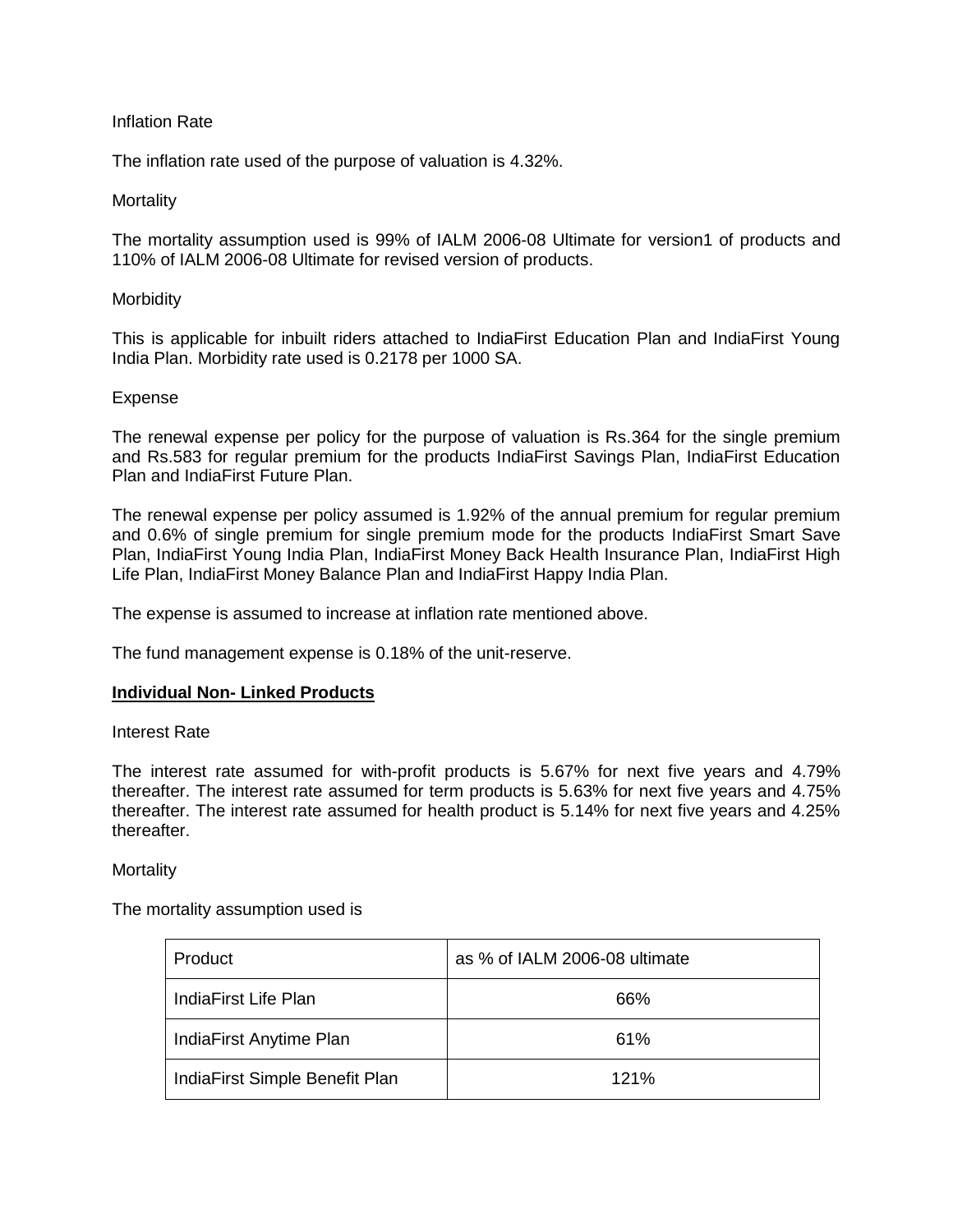| Product                                                                 | as % of IALM 2006-08 ultimate |        |            |
|-------------------------------------------------------------------------|-------------------------------|--------|------------|
| IndiaFirst Simple Benefit Plan -<br>Revised                             | 110%                          |        |            |
| IndiaFirst Secure Save Plan                                             | 121%                          |        |            |
| IndiaFirst Maha Jeevan Plan                                             | 99%                           |        |            |
| IndiaFirst Mediclaim Plan                                               | 99%                           |        |            |
| IndiaFirst Life Plan - Revised and<br>IndiaFirst Anytime Plan - Revised | <b>Sum Assured</b>            | Smoker | Non-Smoker |
|                                                                         | Less than 50<br>lakhs         | 71.5%  | 71.5%      |
|                                                                         | 50 lakhs and<br>above         | 55%    | 33%        |

# Expense

The renewal expense of IndiaFirst Anytime Plan and IndiaFirst Life Plan is Rs.175 p.a. for regular premium and Rs.86 p.a. for single premium. Claim expense of 1.2% of death benefit subject to maximum of Rs.10,000

The renewal expense of IndiaFirst Anytime Plan - Revised is 3.60% p.a. for regular premium and Rs.86 p.a. for single premium. For IndiaFirst Life Plan - Revised it is 6.00% p.a. for regular premium and Rs.86 p.a. for single premium.

The renewal expense of IndiaFirst Secure Save Plan, IndiaFirst Maha Jeevan Plan and IndiaFirst Simple Benefit Plan is 2.4% of annual premium. For revised version of IndiaFirst Maha Jeevan Plan and IndiaFirst Simple Benefit Plan it is 6.00% of annual premium.

The renewal expense for IndiaFirst Mediclaim Plan is 8.40% of annual premium.

## **One Year Group Term**

The reserve with respect to this product is UPR and it based on the received premium less commission.

# **Group Credit Life Plan**

Interest Rate

The interest rate used is 5.63% for next five years and 4.75% thereafter.